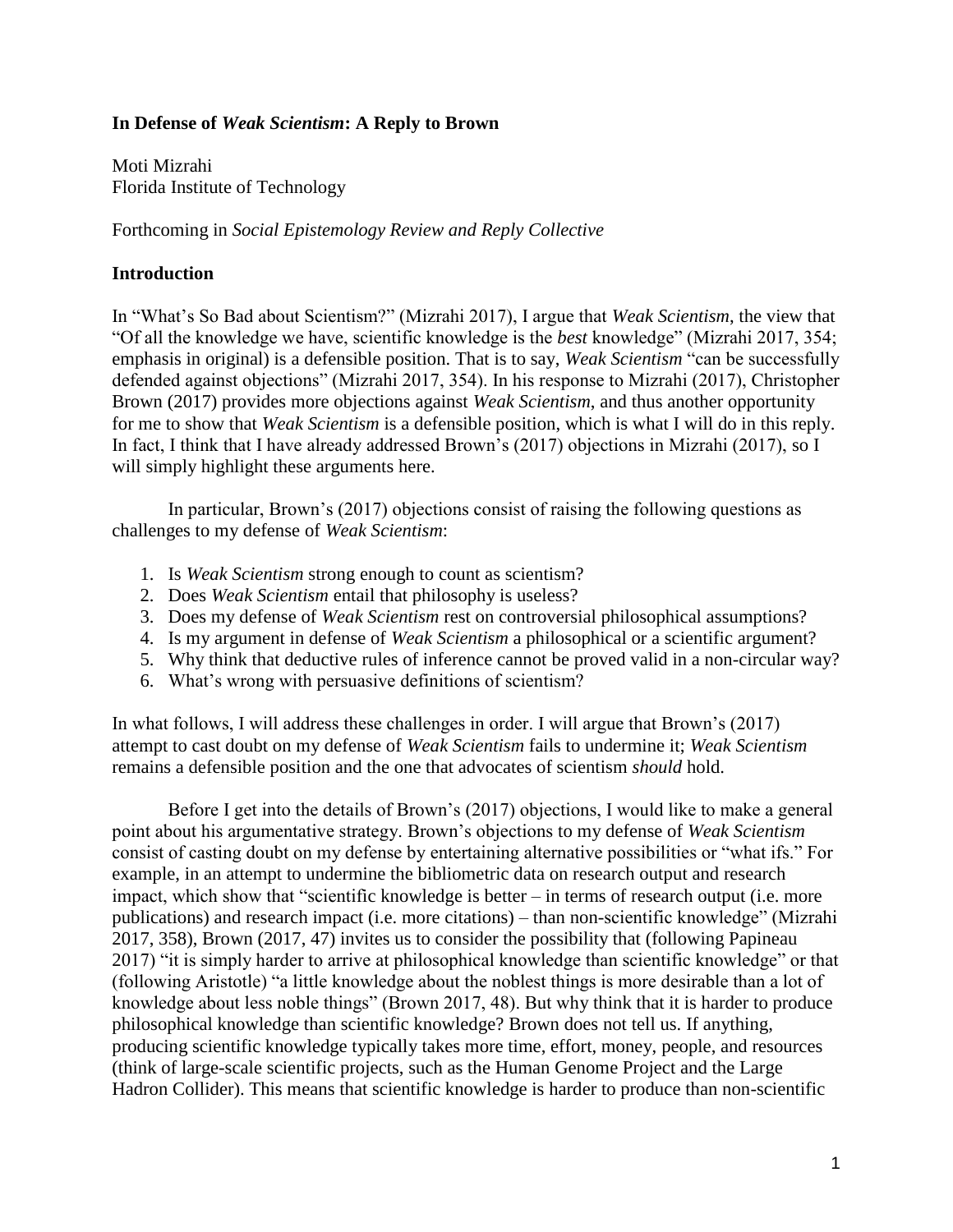knowledge. And why think that the "Aristotelian epistemological axiom: less certain knowledge [...] about a nobler subject [...] is, all other things being equal, more valuable than more certain knowledge [...] about a less noble subject" (Brown 2017, 50) is true? Brown does not tell us. Nor does he tell us what it even means for one item of knowledge to be more or less "noble" than another. Isn't knowledge of the origin of life and the universe "noble" enough? Perhaps Aristotle is wrong and Kant is right that knowledge about "the starry heavens above" is just as noble as knowledge about "the moral law within" (Kant 1788/2015, 129).

My general point, then, is that Brown's (2017) argumentative strategy of casting doubt on my defense of *Weak Scientism* by entertaining alternative possibilities is not sufficient to undermine my defense. In order to pose a serious challenge to my defense of *Weak Scientism*, Brown must come up with more than mere "what ifs," especially since the question of whether scientific knowledge is superior to non-scientific knowledge is a question that can be answered empirically. That is, we can compare the track record of scientific disciplines to that of nonscientific disciplines in order to find out which has been more successful in terms of producing knowledge (Mizrahi 2017, 355-356). As far as the track record of philosophy is concerned, for instance, it is "a track record that is marked by an abundance of alternative theories and serious problems for those theories" (Mizrahi 2016, 205). Brown (2017, 49) will insist that "philosophical methodologies [...] differ in kind from the consensus-inviting methodologies of empirical science," but many philosophers would probably disagree with that, for they see the lack of consensus, and thus progress, in philosophy as a serious problem (see, e.g., Chalmers  $2015$ ).<sup>1</sup>

### **1. Is** *Weak Scientism* **strong enough to count as scientism?**

For Brown (2017, 42), the answer to the first question is "no" because "one could accept *Weak Scientism* and not only agree that philosophical knowledge exists (as Mizrahi notes), but also think philosophical knowledge is extremely valuable, indeed, nearly as valuable as scientific knowledge itself." Even if Brown (2017) is right about this, it is not clear how it is supposed to follow from this that *Weak Scientism* is not "really" scientism, or that it is not strong enough to count as scientism. After all, one of the problems with the scientism debate is precisely the meaning of the term 'scientism' (Mizrahi 2017, 351-353). Without a clear understanding of what scientism is, and Brown (2017) does not provide one, it is not clear on what grounds Brown can say what is "really" scientism and what is not "really" scientism.

Brown (2017, 42) also argues that *Weak Scientism* is not "really" scientism because "traditional advocates of scientism, such as Alex Rosenberg (see, e.g., 2011)," and "those who think philosophy is useless, such as Stephen Hawking and Leonard Mlodinow (see, e.g., 2010)," would find *Weak Scientism* not "quite strong enough to communicate their own (negative) attitudes toward philosophy or philosophical knowledge or non-scientific forms of knowledge more generally." As I point out in Mizrahi (2017, 353), however,

the focus of this paper [Mizrahi (2017)] is not what self-professed adherents of scientism actually say or have said. Rather, the focus of this paper [Mizrahi (2017)] is what an

<sup>&</sup>lt;sup>1</sup> There is a "Disagreement in Philosophy" subcategory on PhilPapers (under Metaphilosophy) that contains 92 papers (as of August 26, 2017).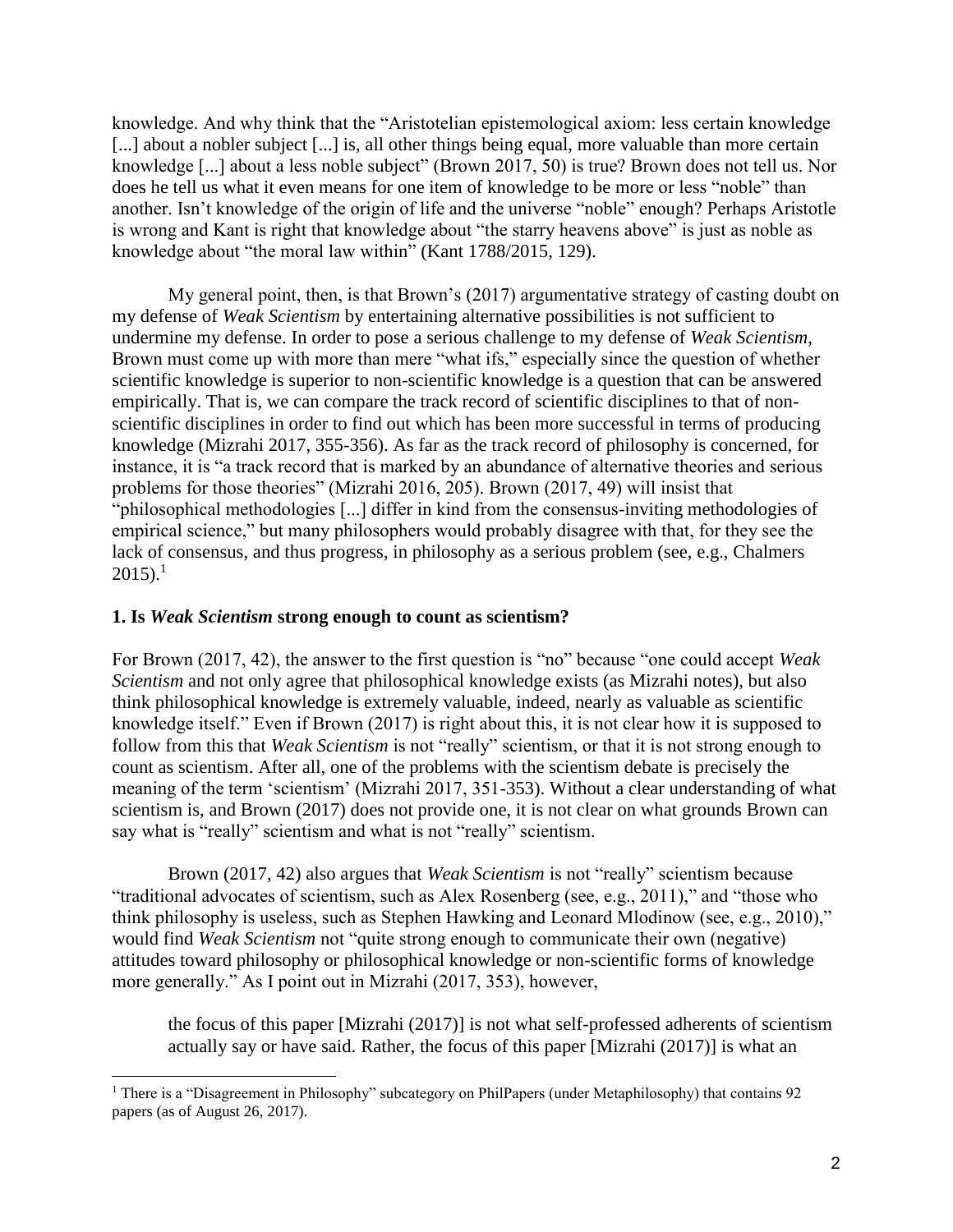adherent of scientism *should* say. In other words, the aim of this paper is to articulate a defensible definition of scientism to replace the straw man that is (SP) [i.e., "Scientism is a matter of putting too high a value on science in comparison with other branches of learning or culture" (Sorell 2013, x)].

And even if Brown (2017, 42) is right about "traditional advocates of scientism" finding *Weak Scientism* not strong enough for their taste, it is not clear how this is supposed to imply that *Weak Scientism* is not "really" scientism, or that it is not strong enough to count as scientism. After all, if the (negative) attitudes toward non-scientific knowledge of Rosenberg, Hawking, and others are indefensible or unwarranted, then they *should* revise their attitudes. Their attitudes do not determine what scientism is, for scientism is an epistemological thesis, not a psychological one (Peels 2017).

For these reasons, Brown (2017) fails to provide good reasons for thinking that the answer to the first question is "no." Indeed, Peels (2017, 10) finds my *Weak Scientism* "fairly strong," for it is the view that scientific knowledge is *simply the best*; *better than all the rest* (to borrow from Tina Turner). Whether "traditional advocates of scientism" (Brown 2017, 42) *would* accept *Weak Scientism* is beside the point. As far as my defense of *Weak Scientism* is concerned (Mizrahi 2017), what matters is what they *should* accept (given the evidence in support of *Weak Scientism*).

#### **2. Does** *Weak Scientism* **entail that philosophy is useless?**

Brown (2017) points out that *Weak Scientism* does not entail that philosophy is useless. He is right about that, of course, but I do not set out to defend the charge that philosophy is useless in Mizrahi (2017). Rather, in Mizrahi (2017), I set out to defend *Weak Scientism*. In fact, I explicitly say that (Mizrahi 2017, 356):

It is also important to keep in mind that *Weak Scientism* does not amount to a denial of non-scientific knowledge. On *Weak Scientism*, there is knowledge other than scientific knowledge; it's just that scientific knowledge is *better* than non-scientific knowledge. According to *Weak Scientism*, of all the academic knowledge produced by academic disciplines, including scientific disciplines like astrophysics and non-scientific disciplines like philosophy, scientific knowledge is the *best* knowledge we have (emphasis in original).

Accordingly, to object to my argument in defense of *Weak Scientism* by complaining that *Weak Scientism* does not entail that philosophy is useless is to misunderstand my overall argument in Mizrahi (2017).

So I agree with Brown (2017) that the answer to the second question is "no." But that's because I have no interest in defending the charge that philosophy is useless. In Mizrahi (2017), my aim is to show that *Weak Scientism* is defensible. If I am right, then *Weak Scientism* is how we *should* understand scientism as an epistemological thesis, regardless of whether scientism has been understood in this way by parties to the scientism debate in philosophy.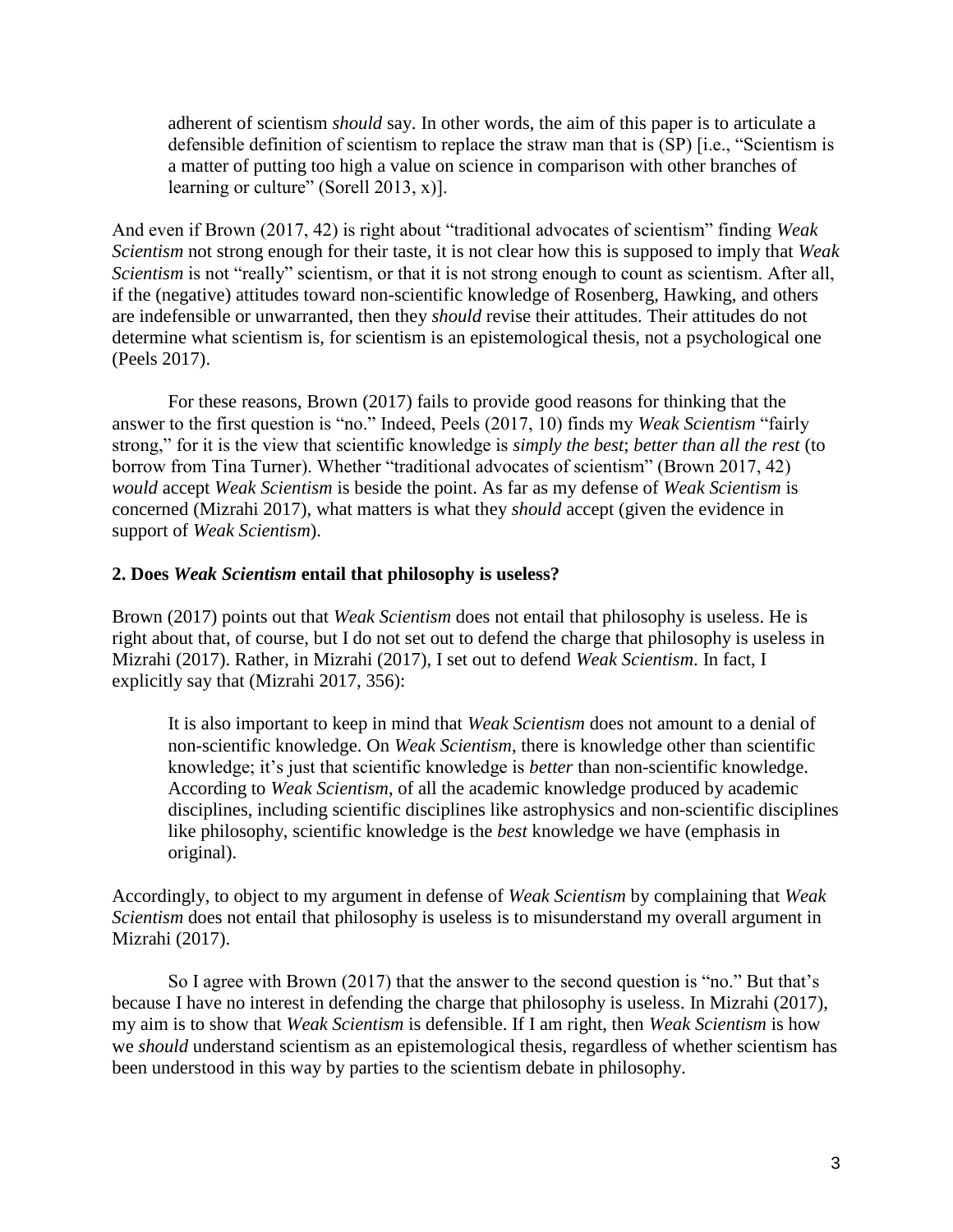### **3. Does my defense of** *Weak Scientism* **rest on controversial philosophical assumptions?**

Brown (2017, 44) thinks that my defense of *Weak Scientism* rests on a few "controversial philosophical assumptions." According to Brown (2017), I "assume" that

- (a) Work produced by professional philosophers is a proxy for philosophical knowledge.
- (b) The scientism debate in philosophy is about academic knowledge produced by academic disciplines.
- (c) Academic knowledge produced by academic disciplines can be measured.
- (d) Publications are reliable indicators of academic knowledge produced by academic disciplines.
- (e) Journal articles are reliable indicators of academic knowledge produced by academic disciplines.
- (f) Academic knowledge produced by academic disciplines can be treated equally for the purpose of quantitative comparisons.
- (g) One theory can be said to be qualitatively better than another.
- (h) One theory can be said to be qualitatively better than another in terms of its explanatory, predictive, and instrumental success.
- (i) Academic knowledge produced by academic disciplines can be treated equally for the purpose of qualitative comparisons.

Now, is it accurate to say that (a)-(i) are "controversial philosophical assumptions"? If so, in what sense are (a)-(i) "controversial philosophical assumptions"?

First, to call (a)-(i) "assumptions" is inaccurate and uncharitable, since an assumption is a statement that is taken as true without justification or support. In Mizrahi (2017), however, I do provide some support for (a)-(i). For example, in support of (a), I say the following (Mizrahi 2017, 356):

As Baggini and Stangroom (2005, 6) point out, this 'question [namely, what exactly makes something philosophy?] is too large to be properly answered [in a book],' let alone a journal article. Sytsma and Livengood (2016, Ch. 2), for example, discuss six competing accounts of what makes something philosophical. This is why, for the purposes of this paper, I have operationalized 'philosophy' as simply 'what [professional] philosophers do' (Sparshott 1998, 20). Arguably, as far as answering the question 'What makes *X* philosophical?' goes, that may be the best we can do (Lauer 1989, 16).

In other words, I argue that we should operationalize "*X* is a work of philosophy" as "*X* is produced by professional philosopher(s)" because that is the best we can do; all the other accounts of what makes *X* philosophical are problematic. Contrary to what Brown seems to think, then, I have operationalized "*X* is a work of philosophy" in the *least* controversial way (see Sytsma and Livengood 2016, Ch. 2). Now, Brown may find this unsatisfactory and he may disagree with what I say in support of (a)-(i), but that does not change the fact that I do support these statements. To call them "assumptions," then, is inaccurate and uncharitable.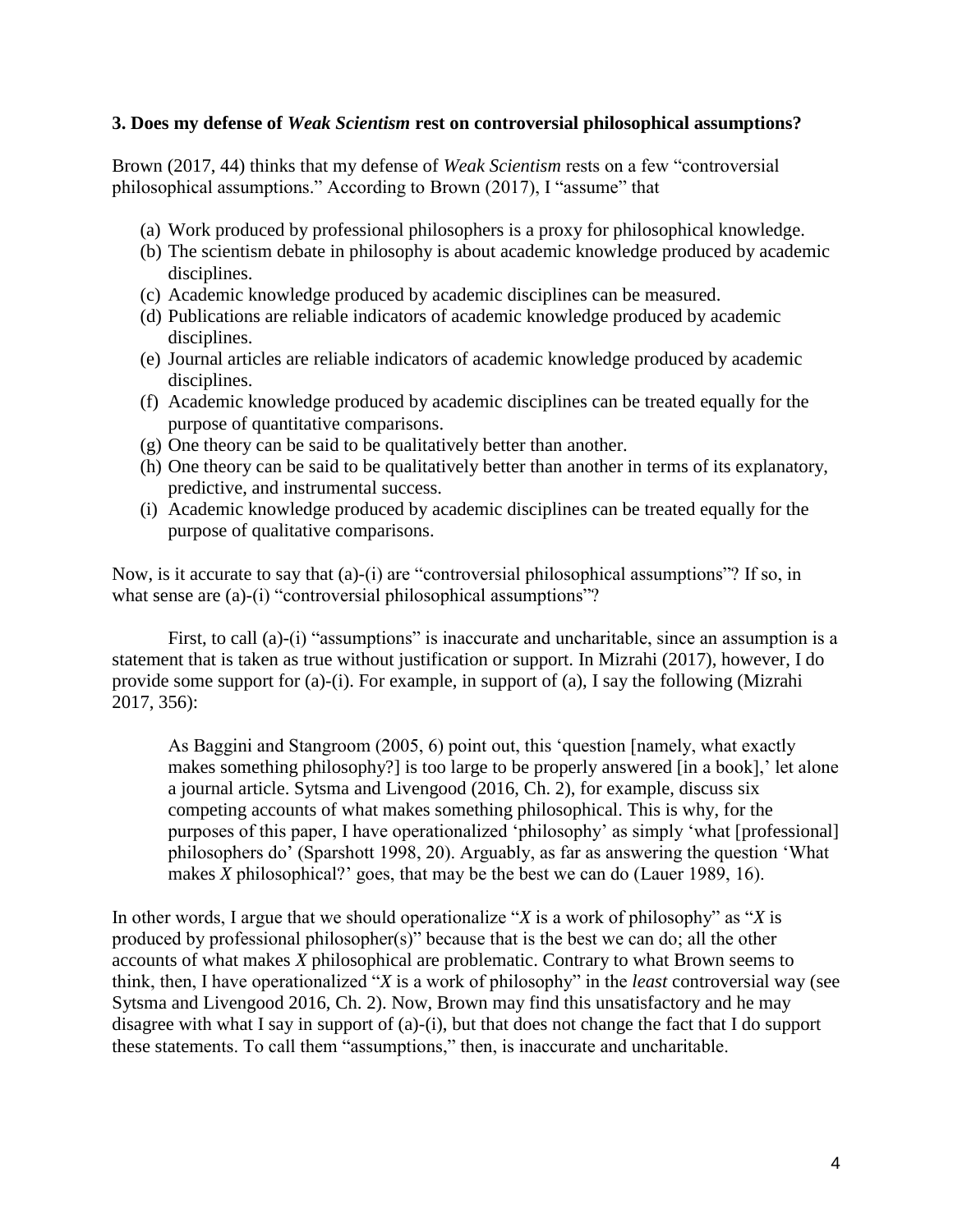Second, Brown criticizes what I count as work in philosophy but he does not offer an alternative account for what counts as philosophy. He simply asserts, without argument, that my so-called "assumptions" are philosophical. But he does not tell us what makes something philosophical. Since he objects to my operationalization of what is philosophical in terms of what professional philosophers produce, I suppose he would not want to appeal to it as an account of what makes something philosophical. In that case, it is not clear on what grounds Brown can claim that (a)-(i) are "philosophical."

In that respect, it is worth noting how strange it looks for someone who wants to defend philosophy from accusations of uselessness to object to (a). After all, if one wants to show that work in philosophy is useful, one *should* want to be able to show that work done by professional philosophers is useful in some sense. Accordingly, whether he accepts (a) or not, Brown *should*  accept (a) insofar as he wants to defend philosophy from accusations of uselessness, since by showing that the work of professional philosophers is useful, he could thereby show that philosophy is useful.

Third, just as he asserts without argument that (a)-(i) are "philosophical assumptions," Brown also asserts without much argument that (a)-(i) are "controversial assumptions." Take, for instance, his discussion of (a). He simply asserts, without argument, that my way of thinking about knowledge is "philosophically controversial" (Brown 2017, 44), but he does not tell us why it is controversial (or why it is philosophical, for that matter). As I point out in Mizrahi (2017, 353), the way I have characterized knowledge is exactly the way others in the scientism debate understand knowledge (see, e.g., Peels 2016, 2462), which means that my characterization of knowledge is *not* controversial as far as the scientism debate in philosophy is concerned.

Likewise, in his discussion of my alleged "third assumption," namely, (c), Brown (2017, 45) simply asserts, without argument, that "thinking we can *measure quantitatively* the amount of knowledge across academic disciplines is itself philosophically controversial" (emphasis in original). He does not tell us what makes this alleged "assumption" philosophical. Nor does he tell us what makes this alleged "assumption" controversial. In fact, that we can measure the research output of academic fields is not "contentious" (Brown 2017, 45) at all. This so-called "assumption" is accepted by many researchers across disciplines, including philosophy (see, e.g., Kreuzman 2001 and Morrow & Sula 2011), and it has led to fruitful work in library and information science, bibliometrics, scientometrics, data science (Andres 2009), and philosophy (see, e.g., Wray & Bornmann 2015 and Ashton & Mizrahi 2017).<sup>2</sup>

Brown (2017) seems to think that any statement that can be subjected to doubt is thereby controversial. For in his discussion of my alleged "controversial assumptions," he entertains possibilities that would (if true) cast doubt on them. For instance, in his discussion of (d), Brown

<sup>&</sup>lt;sup>2</sup> These remarks apply to the alleged "sixth controversial philosophical assumption," namely, (f) as well. As I point out in Mizrahi (2017), epistemologists are doing pretty much the same thing when they treat propositional knowledge equally in their analyses of knowledge. That is, "in the same way that epistemologists bracket the content of a proposition when they theorize about propositional knowledge, i.e. knowing that  $p$ , and treat all propositional knowledge equally, information scientists who use bibliometric techniques to study scientific knowledge can bracket the propositional content of that knowledge and treat each piece of knowledge (measured in terms of publications, citations, and the like) equally" (Mizrahi 2017, 362).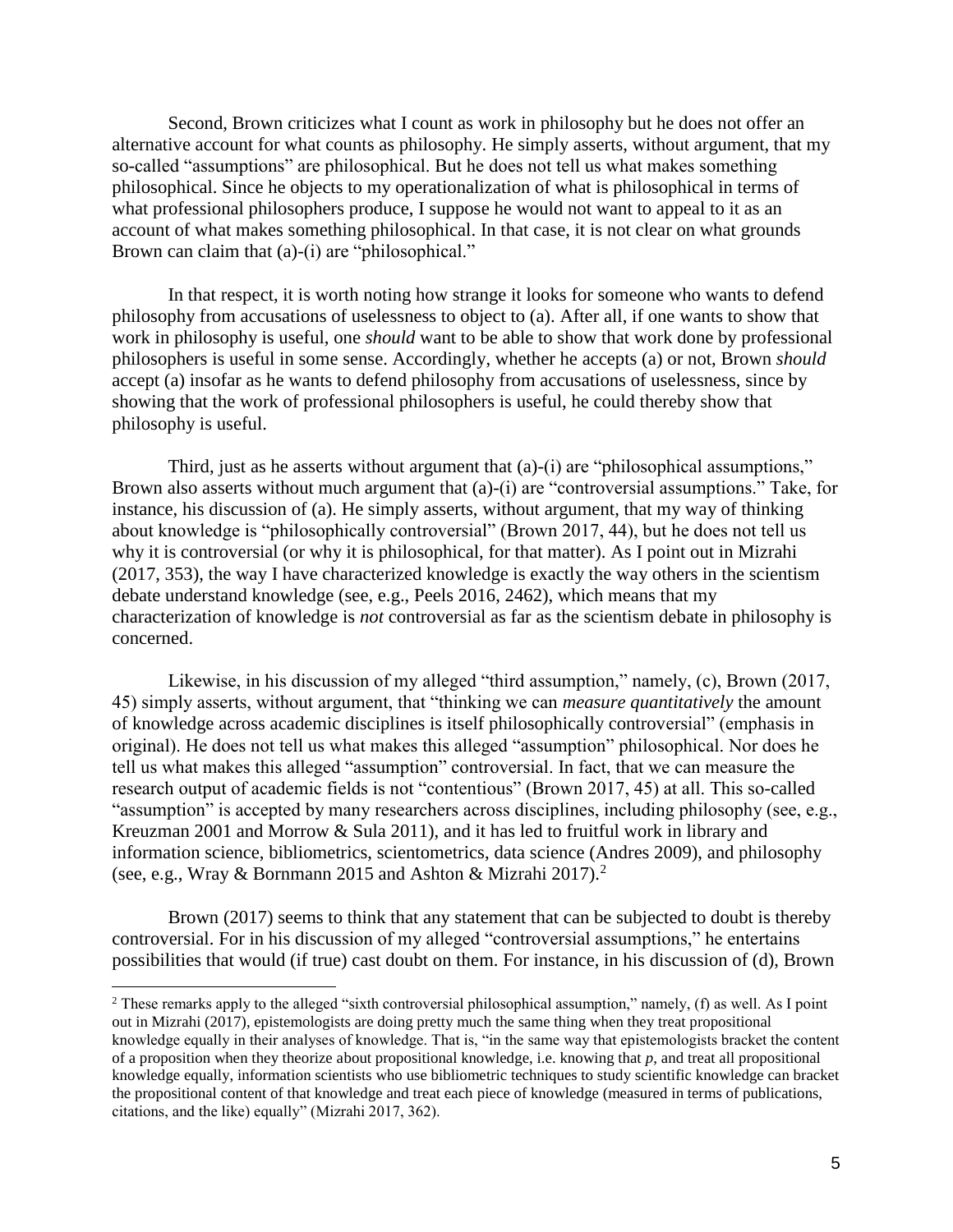(2017, 46) suggests that teaching could be "a means of passing on knowledge." Brown seems to be confusing here "passing on knowledge" or *sharing* knowledge with *producing* knowledge. As far as the scientism debate is concerned, and the charge that philosophy is useless, the question is whether the methodologies of the sciences are superior to those of other fields in terms of producing knowledge, not in terms of sharing knowledge. After all, philosophy, or the humanities in general, do not have a monopoly on teaching. Teaching occurs in science departments as well, of course. As Beale (2017, 67) puts it, the scientism debate is about "the idea that science, or the scientific method, is superior to all other modes of inquiry."

Even if Brown (2017) is right about teaching somehow being a mode of inquiry distinct from science, the mere fact that one can cast doubt on a statement does not mean that the statement is controversial. By this criterion, the claim that Barack Obama is a United States citizen is controversial because some persistently doubt it and refuse to believe that he was born in Hawai'i. Likewise, the claim that there is an external world would also be controversial, on Brown's criterion of controversy in terms of casting doubt, for what if we are all brains in vats. In other words, there is a difference between being doubtful and being controversial. Simply casting doubt on (a)-(i) is not sufficient for making them controversial.

In fact, Brown's (2017) criterion for controversy in terms of casting doubt would make all of philosophy controversial, and thus objectionable by his own lights. For he tries to show that "a number of serious philosophical objections remain for the argumentative strategy Mizrahi employs to defend *Weak Scientism*" (Brown 2017, 50) by casting doubt on the premises of my argument, and then claim that they are controversial. But if being doubtful makes a claim controversial, then almost all of philosophy would be controversial, since almost all philosophical theories can be, and have been, subjected to doubt (Mizrahi 2016). Given the track record of philosophy, and Brown's criterion of controversy in terms of casting doubt, then, we would have to conclude that most philosophical theories are controversial. This is a result that Brown would not want to accept, I take it.

For these reasons, Brown (2017) fails to provide good reasons for thinking that the answer to the third question is "yes." What Brown labels as "assumptions" are not really assumptions, since I do support the statements he thinks are "assumptions." What Brown labels as "philosophical" is not really philosophical, or at least he is not in a position to claim that it is philosophical, since he does not tell us what makes something philosophical (other than being work produced by professional philosophers, which is a characterization of "philosophical" that he rejects). What he labels as "controversial" is not really controversial, or at least Brown does not give us a good reason to think that, since simply finding ways to cast doubt on a statement is not sufficient for making it controversial.

#### **4. Is my argument in defense of** *Weak Scientism* **a philosophical or a scientific argument?**

To Brown (2017, 51), my "argument [in defense of *Weak Scientism*] rather *looks like* a philosophical argument" (emphasis added). As I have mentioned above, however, Brown does not give us an account of what makes something philosophical, and he rejects my operationalization of the philosophical as that which professional philosophers do, so it is not clear on what grounds Brown can assert that my argument is philosophical (other than the fact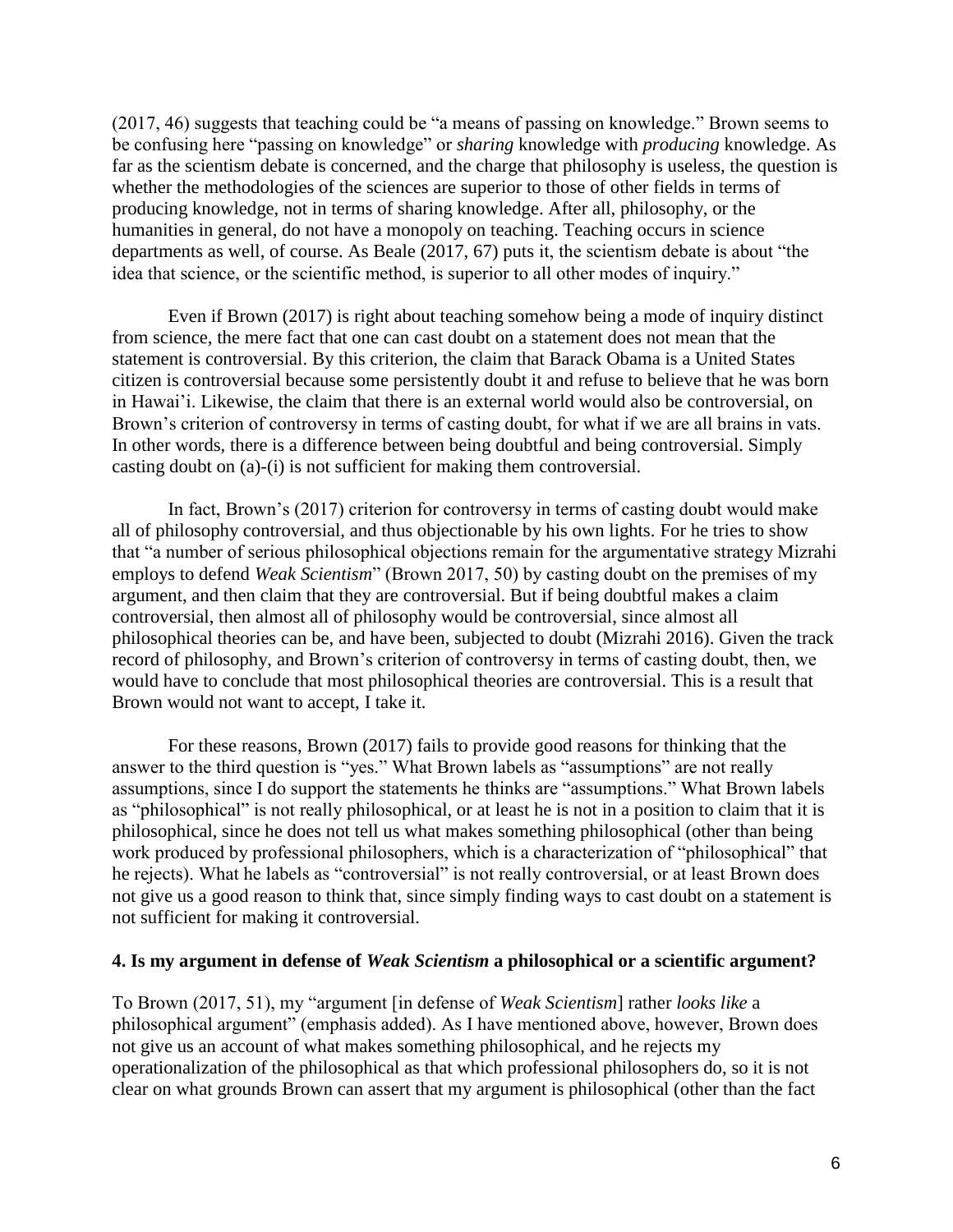that it simply "looks like" a philosophical argument to him). As I point out in (Mizrahi 2017, 356), "just as the mere fact that an argument (e.g. William Lane Craig's Kalam cosmological argument) draws on scientific theories (e.g. the Big Bang theory) does not make that argument a *scientific* argument, the mere fact that an argument draws on philosophical assumptions does not make that argument a *philosophical* argument" (emphasis in original).

In another place, rather than claim that my argument "looks like a philosophical argument" (Brown 2017, 51) to him, Brown suggests that my argument is *not scientific*. As Brown (2017, 51) writes, "in order for Mizrahi's argument for *Weak Scientism* to count as *science*, the background philosophical assumptions he employs need to be largely uncontroversial for the community of thinkers to which his argument is addressed" (emphasis in original). Brown seems to think that an argument is *scientific* only if an audience of peers finds the premises of that argument uncontroversial.

As I have mentioned above, Brown's criterion for what makes something controversial (in terms of casting doubt) is too broad, since it makes anything that can be doubted controversial. But let us grant, for the sake of argument, Brown's criterion of controversy and consider the following common scenario. A scientist presents a paper at a conference. Based on the results of her research, she argues that *p*. The audience, which consists of her academic peers, raises questions about her methods, findings, and conclusion during the Q&A session. On Brown's criterion of controversy, the premises of the scientist's argument are controversial, since they are met with doubt from the audience. And on Brown's condition for an argument being scientific, the scientist's argument is *not* scientific, since her audience does not find the premises of her argument uncontroversial.

To give a concrete example from the history of science, on Brown's criteria for "controversial" and "scientific argument," Darwin's *The Origin of Species* contains no scientific arguments, since it was met with criticism, doubt, and even "controversy" in the scientific community following its publication in 1859 (Francis 2007, 61-76). A more recent example is string theory. On Brown's criteria for "controversial" and "scientific argument," we would have to say that arguments for string theory are not scientific arguments, despite the fact that the arguments for the theory are put forth by physicists (e.g., Edward Witten), the theory is supposed to explain natural phenomena (e.g., strong nuclear force and interactions), it incorporates other scientific theories (e.g., general relativity), it guides scientific research in physics (Becker et al. 2007), and it is currently being tested experimentally (e.g., at the Optical Search for QED Vacuum Bifringence, Axions and Photon Regeneration experiment at CERN's Large Hadron Collider).

Accordingly, Brown's (2017) criterion of controversy and his necessary condition for an argument being scientific have the absurd consequence that arguments presented by scientists at scientific conferences (or published in scientific journals and books) are not scientific arguments unless they are met with unquestioned acceptance by peer audiences. For these reasons, Brown fails to show that my argument in defense of *Weak Scientism* is a philosophical argument or that it is not a scientific argument.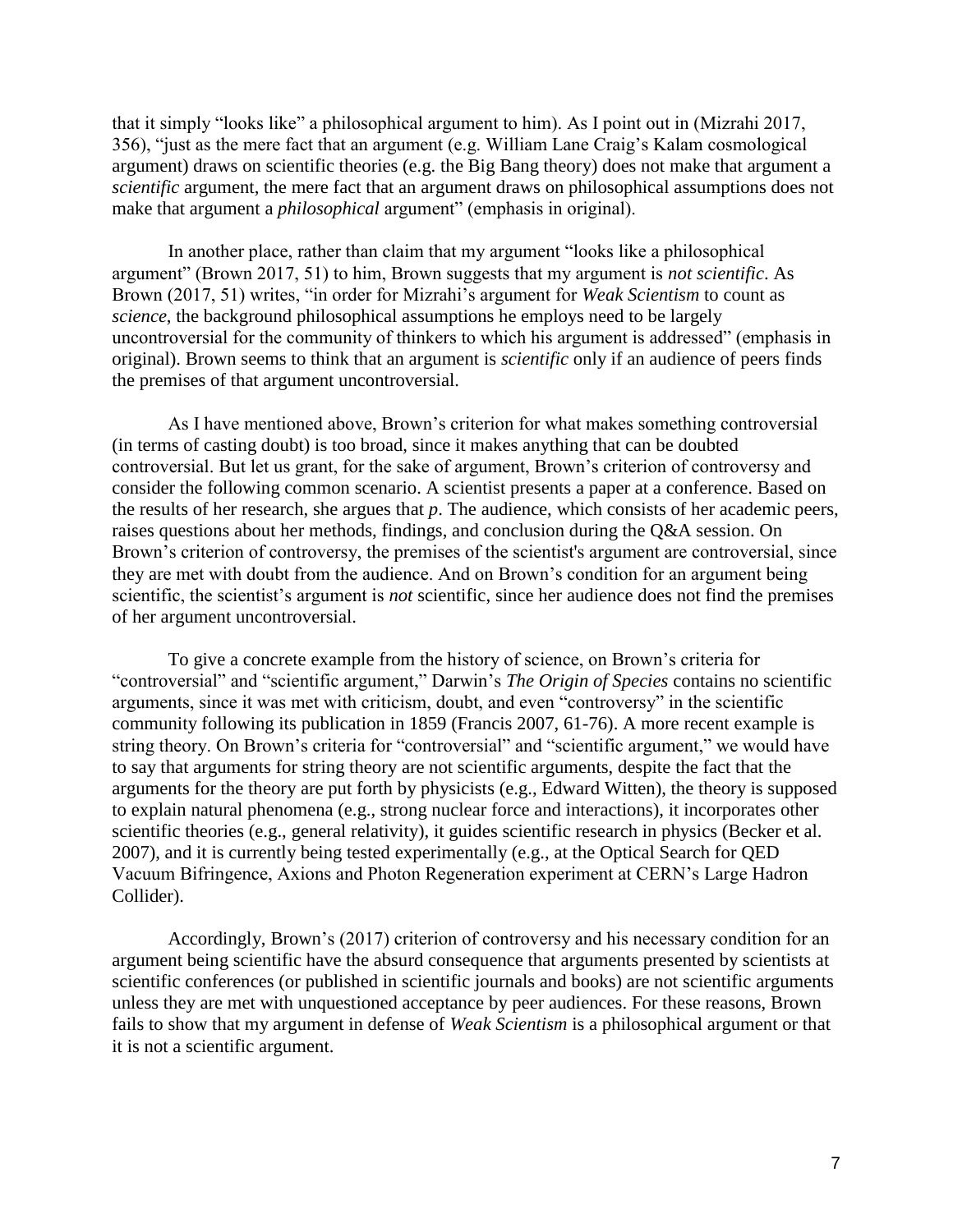## **5. Why think that deductive rules of inference cannot be proved valid in a non-circular way?**

One of the objections I defend *Weak Scientism* from in Mizrahi (2017) is the charge of vicious circularity. The charge of vicious circularity is this (Mizrahi 2017, 355):

(O2) It is *viciously circular* to support *Weak Scientism* with scientific evidence (emphasis in original).

In defense of *Weak Scientism* against (O2), I said that (Mizrahi 2017, 362):

the problem with (O2) is that it is not an objection against *Weak Scientism* per se but against any *inferential* way of knowing. This is because even "deductive inference is only defensible by appeal to deductive inference" (Ladyman 2002, 49), as Lewis Carroll's "What the Tortoise said to Achilles" (1895) makes clear (emphasis in original).

In other words, if (O2) were true, then producing knowledge by *inference* would be viciously circular, whether in science, philosophy, or any other field.

Now, Brown's (2017, 52) objection against my defense of *Weak Scientism* from (O2) consists in raising the possibility that "we come to know the validity of deductive rules of inference such as modus ponens" in "some non-inferential mode." As I have already pointed out in Mizrahi (2017), however, to say that rules of inference can be known to be valid "by some non-inferential mode of knowing" (Brown 2017, 52), such as intuition, is to give up on the attempt to *prove* the validity of rules of inference, since a *proof* just is a deductively valid argument, i.e., an inference in which the conclusion follows necessarily from the premises (Mizrahi 2017, 362-363), whereas an intuition, whatever it is (Mizrahi 2014), is *not* a deductively valid argument.

Moreover, recall that Brown's criterion for a statement being controversial is that the statement can be subjected to doubt. By this criterion, then, Brown's (2017, 52) claim that "we come to know the validity of deductive rules of inference such as modus ponens" in "some noninferential mode" is doubtful, and thus controversial. This is because there are putative counterexamples to deductive rules of inference, such as *modus ponens* (Lycan 1994), as well as to argument forms that are taken to be deductively valid, such as hypothetical syllogism (Mizrahi 2013), i.e., examples of arguments that should be valid, if *modus ponens* and hypothetical syllogism are valid, but that seem invalid, as I point out in Mizrahi (2017).

Accordingly, Brown (2017) fails to show that deductive rules of inference can be *proved*  valid without relying on those very rules of inference (Psillos 1999, 86). For this reason, his objection against my defense of *Weak Scientism* from (O2) misses the mark.

# **6. What's wrong with persuasive definitions of scientism?**

In Mizrahi (2017), I argue that (SP) [i.e., "Scientism is a matter of putting too high a value on science in comparison with other branches of learning or culture" (Sorell 2013, x)] is a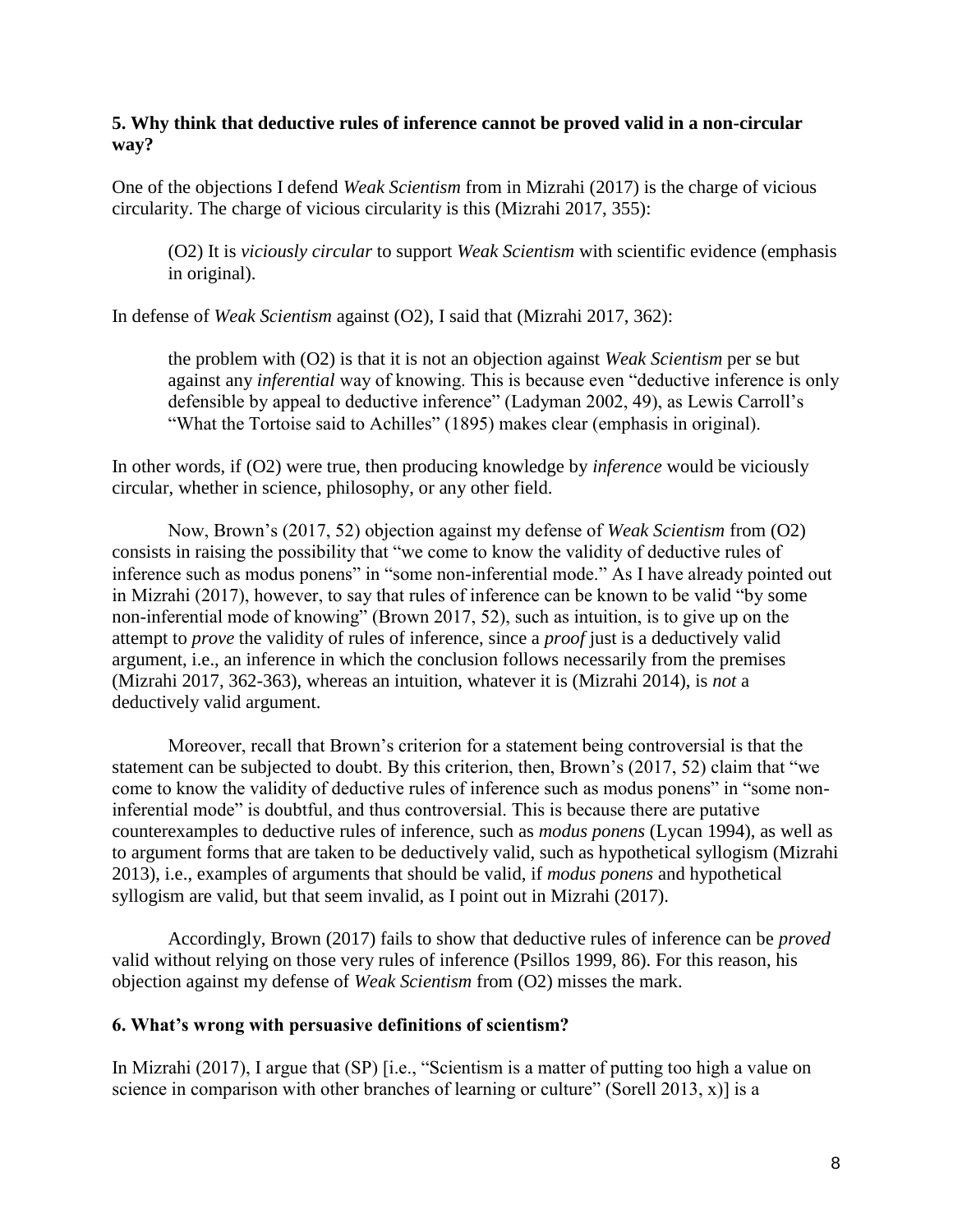persuasive definition of scientism. In my discussion of persuasive definitions, I give the example of defining abortion as murder as an example of a persuasive definition (Mizrahi 2017, 352). Brown (2017, 52) uses this example in his attempt to show that persuasive definitions could be the "conclusions of deductive arguments." Of course, not all deductive arguments are good arguments. A deductive argument can be invalid or unsound. But let's look at Brown's argument for the conclusion that "abortion is murder" in order to see if it avoids transferring "emotive force" (Salmon 2013, 65), "condemning [...] the subject matter of the *definiendum*" (Hurley 2015, 101), or "presupposing an unaccepted definition" (Macagno & Walton 2014, 205).

Brown's (2017, 53) argument for the persuasive definition "abortion is murder" runs as follows:

- 14. Abortion is the direct killing of a human being.
- 15. The human fetus is an innocent person.
- 16. Therefore, abortion is the direct killing of an innocent person [from (14) and (15)].
- 17. The direct killing of an innocent person is murder.
- 18. Therefore, abortion is murder [from (16) and (17)].

Now, Brown may have intended this argument to be a deductive argument, but it is not valid. Notice the unwarranted shift from "human being" in (14) to "person" in (15), and then in (16). The former is a biological term for a member of the species *Homo sapiens*, whereas the latter is a legal term that comes with rights, such as the right to life. This, of course, is one of the key issues in the abortion debate, i.e., whether human fetuses are human persons that have a right to life. To simply assume that as a premise in an argument for the conclusion that "abortion is murder" is to presuppose "an unaccepted definition" (Macagno & Walton 2014, 205). So, unless we assume that "human being" and "person" mean the same thing, which they don't, (16) does not necessarily follows from (14) and (15), and thus Brown's argument for "abortion is murder" is invalid due to this equivocation on "human being" and "person."

Moreover, notice how the emotionally charged term "innocent" is smuggled into (15). In what sense can a fetus be said to be "innocent," i.e., not guilty of a crime or offense? Perhaps a fetus can be said to be innocent only in the trivial sense that it is *incapable* of committing crimes, given that it is unborn and still developing. But in that case, by using the emotionally charged term "innocent," (15) still transfers "emotive force" (Salmon 2013, 65) and condemns "the subject matter of the *definiendum*" (Hurley 2015, 101). It might be argued that the fetus can be considered innocent (or not) insofar as it can endanger the life of the mother as in the case of life-threatening pregnancies, such as an ectopic pregnancy. But in that case, the fetus could be considered guilty of the crime of reckless endangerment (i.e., acting in ways that put another person at risk of injury or death), and hence *not* innocent.

Brown's (2017, 53) argument for the persuasive definition of scientism, according to which "Scientism is the view that commits its advocates to putting too high a value on--or having an exaggerated confidence in--science," suffers from the same problems as his abortion argument.

19. Scientism is the view that science is the only, or best, kind of knowledge.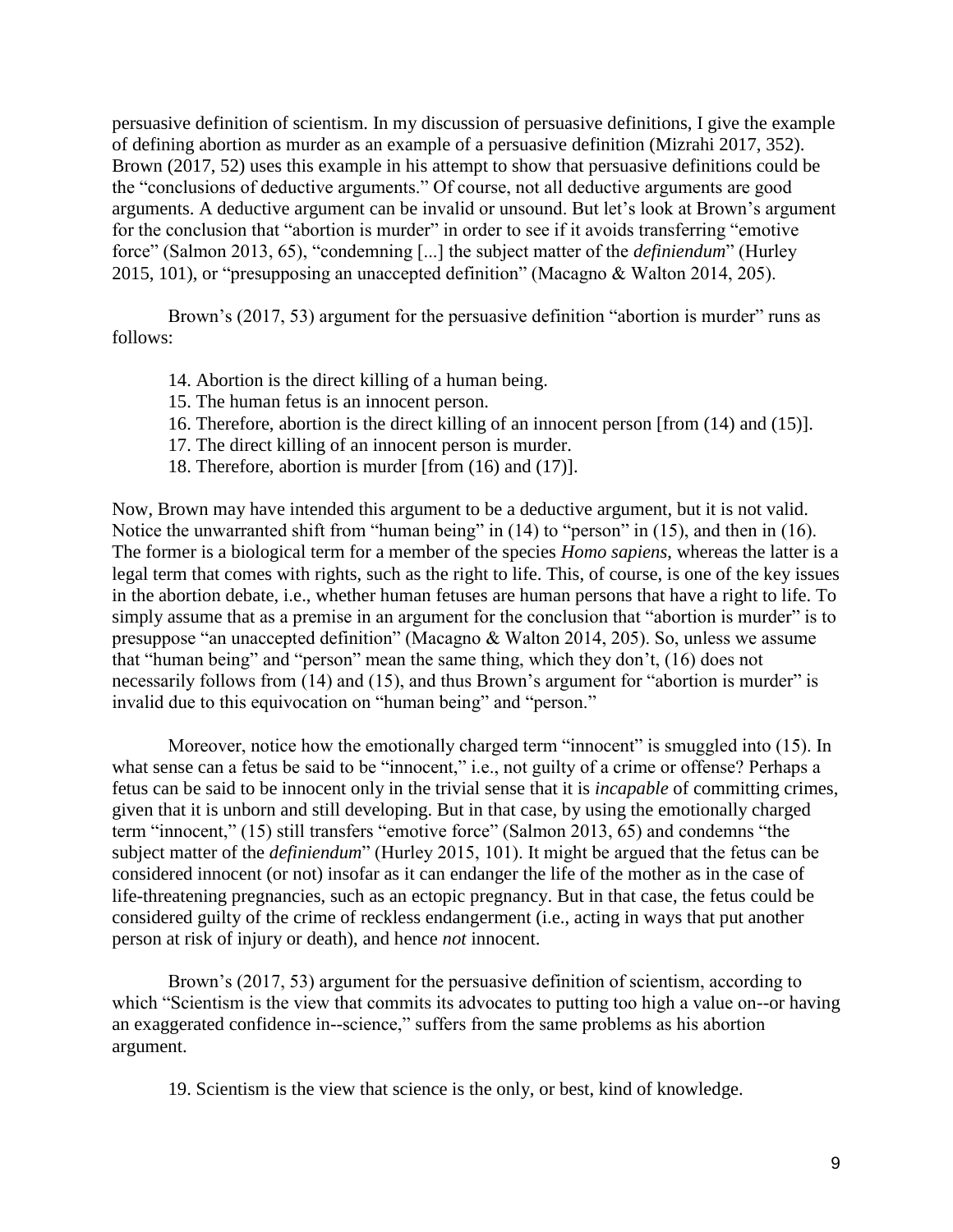20. Therefore, if scientific knowledge is not the only, or best, kind of knowledge, then scientism is a view that commits its advocates to putting too high a value on—or having an exaggerated confidence in—science [from (19)].

21. If p, then scientific knowledge is not the only, or best, kind of knowledge. 22. p.

23. Therefore, scientific knowledge is not the only, or best, kind of knowledge [from (21) and (22), MP].

24. Therefore, scientism is a view that commits its advocates to putting too high a value on—or having an exaggerated confidence in—science [from (20) and (23), MP] (Brown 2017, 53).

In particular, notice the equivocation on "only" and "best," which makes the argument invalid. *Strong Scientism* is the view that "Of all the knowledge we have, scientific knowledge is the *only*  'real knowledge'" (Mizrahi 2017, 353; emphasis in original), whereas *Weak Scientism* is the view that "Of all the knowledge we have, scientific knowledge is the *best* knowledge" (Mizrahi 2017, 354; emphasis in original). In Mizrahi (2017), I set out to defend the latter, not the former. This means that Brown's conditional in (20), namely, "if scientific knowledge is not the only, or the best, kind of knowledge, then scientism is a view that commits its advocates to putting too high a value on--or having an exaggerated confidence in--science," is misleading. If *Strong Scientism* were false, i.e., if it were not the case that scientific knowledge is the *only* real knowledge, then it would follow that non-scientific knowledge is also real knowledge. And from that it would follow that confidence in scientific knowledge alone, to the exclusion of nonscientific knowledge, which is also real (as we are assuming now, for the sake of argument), would be exaggerated. For it would be a mistake to ignore non-scientific knowledge if it were just as real as scientific knowledge.

But if *Weak Scientism* were false, i.e., if it were not the case that scientific knowledge is the *best* knowledge, then it would follow that non-scientific knowledge is just as good as scientific knowledge. But from that it would *not* follow that confidence in scientific knowledge over non-scientific knowledge would be exaggerated. For, if two equally good options are available, it is *not* a mistake to prefer one to the other. As I have argued in Mizrahi (2017, 352), one would have to show, rather than make it true by definition, that preferring one (scientific knowledge) to the other (non-scientific knowledge) is a mistake.

Of course, Brown (2017, 53) simply assumes, without argument, that there is some item of knowledge, which he labels *p* in premise (22), that is both non-scientific and better than scientific knowledge. Given that the scientism debate is precisely about whether scientific knowledge is superior to non-scientific knowledge, one cannot simply assume that non-scientific knowledge is better than scientific knowledge without begging the question.

For these reasons, Brown's attempt to show that a persuasive definition of scientism, such as the one I criticize in Mizrahi (2017, 352), can be the conclusion of a valid deductive argument fails. In addition to equivocating on "only" and "best," the premises of Brown's argument for a persuasive definition of scientism still transfer "emotive force" (Salmon 2013, 65) and condemn "the subject matter of the *definiendum*" (Hurley 2015, 101) by using locutions like "putting too high a value on" and "exaggerated confidence" (cf. Mizrahi 2017, 352). They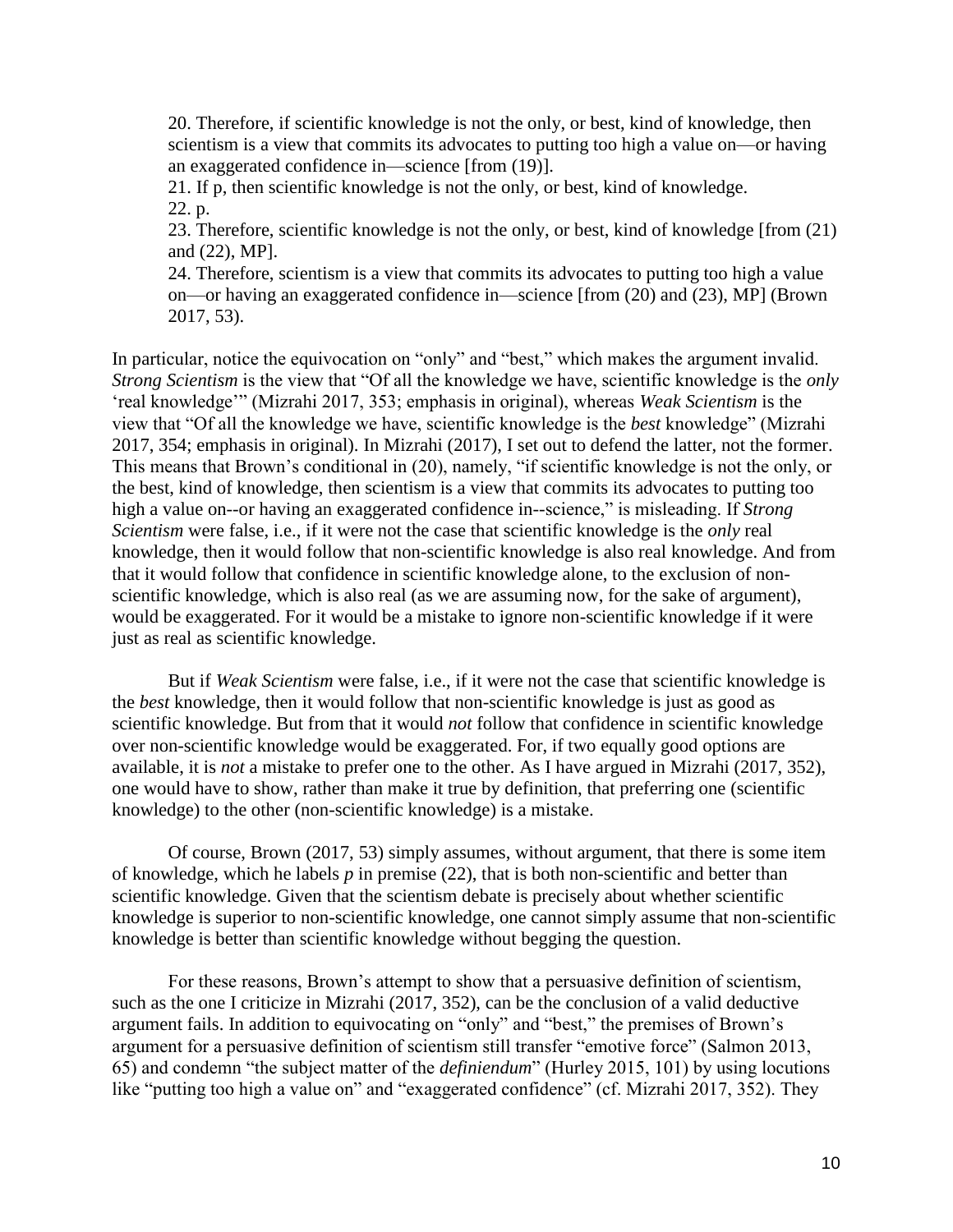also presuppose "an unaccepted definition" (Macagno & Walton 2014, 205) by assuming, without argument, that there is some piece of knowledge, p, that is both non-scientific and better than scientific knowledge.

#### **Conclusion**

To sum up, I have defended *Weak Scientism* from Brown's (2017) objections, and thereby have shown again that *Weak Scientism* is a defensible position, which is what I have set out to do in Mizrahi (2017). I would like to end this reply to Brown (2017) by pointing out what I take to be a glaring omission in his discussion of my defense of *Weak Scientism*. Even though Brown (2017, 49) admits that, like good scientific theories, "good philosophical theories *explain* things" (emphasis in original), he does not tell us what makes an explanation a *good* explanation. As I point out in Mizrahi (2017, 360), the good-making properties of explanations include unification, coherence, simplicity, and testability. Contrary to what Brown (2017, 48) seems to think, these good-making properties apply to explanations in general, not just to scientific explanations in particular. Indeed, almost any introductory textbook on logic and critical thinking, including those written by philosophers, includes a chapter on Inference to the Best Explanation (IBE) where these properties are discussed. For example, according to Sinnott-Armstrong and Fogelin (2010, 257), "common standards for assessing explanations [include] falsifiability [i.e., testability], conservativeness [i.e., coherence], modesty, simplicity, power [i.e., unification], and depth."<sup>3</sup>

So, if "good philosophical theories *explain* things," as Brown (2017, 49) admits, and if good explanations are those that exhibit the properties of unification, coherence, simplicity, and testability, then it follows that *good* philosophical explanations must have these properties as well. Contrary to what Brown asserts without argument, then, "To think that a theory T is successful only if--or to the extent that--it enjoys predictive success or testability" is *not* to beg the question against non-scientific ways of knowing. For, insofar as non-scientific ways of knowing employ IBE, which Brown admits is the case as far as philosophy is concerned, then their explanations must be testable (as well as unified, coherent, and simple) if they are to be *good* explanations. This is the glaring omission in Brown's (2017) discussion of my defense of *Weak Scientism*; he does not address this argument from IBE: "if IBE is ubiquitous in scientific and non-scientific reasoning, and good explanations are those that are comprehensive, coherent, simple, and testable, then it follows that, in both scientific and non-scientific contexts, the best explanations are those that are comprehensive, coherent, simple, and testable explanations" (Mizrahi 2017, 362).<sup>4</sup> As I argue in Mizrahi (2017), and as Sinnott-Armstrong and Fogelin  $(2010, 259)$  point out as well, IBE is everywhere.<sup>5</sup> So everyone is in the business of producing *good* explanations, but science is *simply the best*; *better than all the rest*.

#### **Acknowledgments**

 $\overline{a}$ 

<sup>3</sup> See also Rudinow & Barry (2008, 266-269), Hendrickson et al. (2008, 76), Govier (2010, 298-302), Velasquez (2012, 71-73), and Douven (2017).

<sup>&</sup>lt;sup>4</sup> In Mizrahi (2017), I discuss two failed attempts to use IBE in philosophy: an IBE for the Real World Hypothesis (Mizrahi 2017, 358-359) and an IBE for scientific realism (Mizrahi 2017, 360-361). For more on the latter, see also Mizrahi (2012).

<sup>5</sup> See also Harman (1965) and Douven (2017) on the "ubiquity of abduction."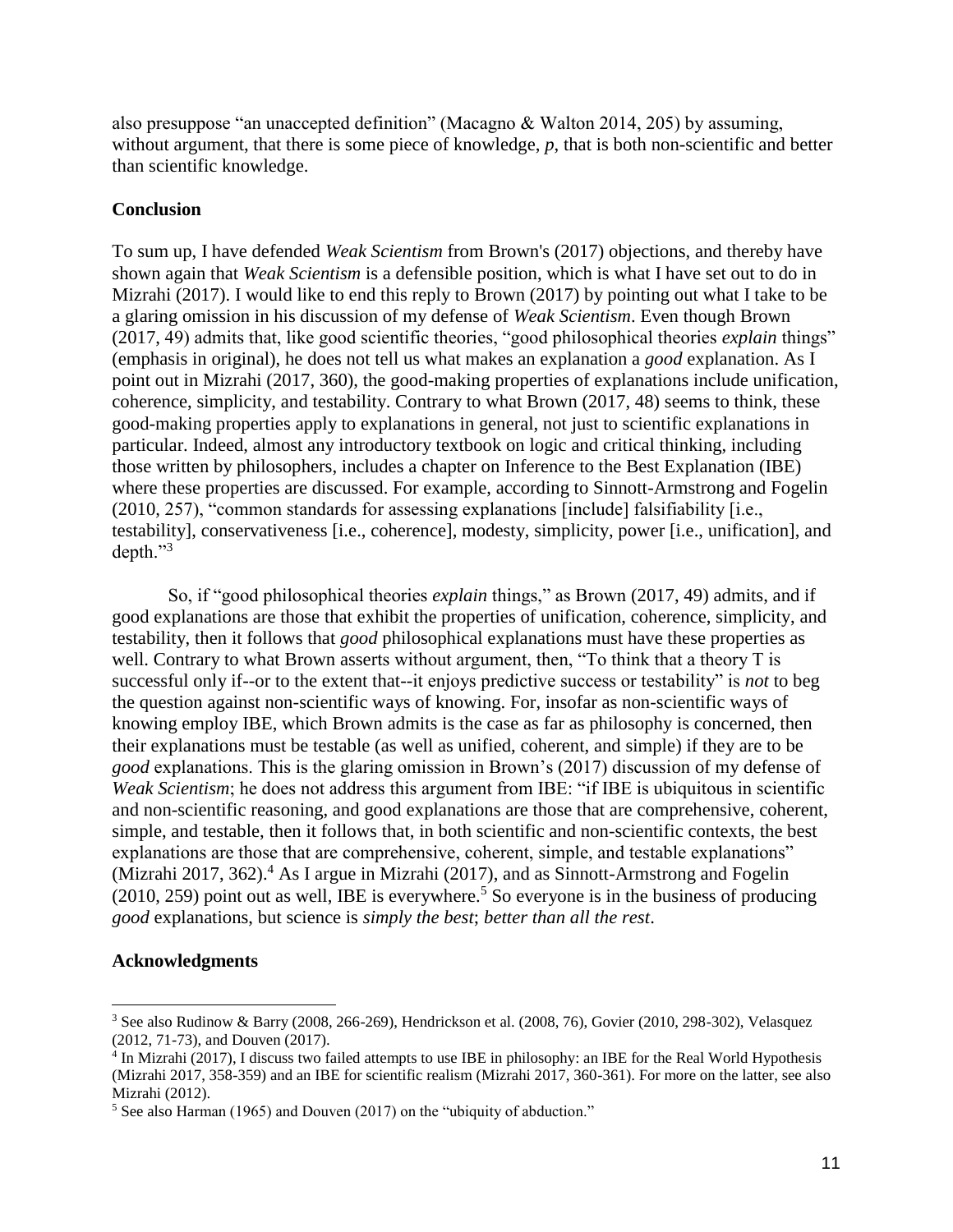I am grateful to James Collier for inviting me to reply to Brown's "Some Objections to Moti Mizrahi's 'What's so Bad about Scientism?'" (2017).

# **References**

Andres, A. 2009. *Measuring Academic Research: How to Undertake a Bibliometric Study*. Oxford: Chandos Publishing.

Ashton, Z. and Mizrahi, M. 2017. "Intuition Talk Is Not Methodologically Cheap: Empirically Testing the 'Received Wisdom' about Armchair Philosophy." *Erkenntnis* DOI 10.1007/s10670- 017-9904-4.

Baggini, J., and J. Stangroom. 2005. "Introduction." In *What Philosophers Think*, edited by J. Baggini and J. Stangroom, 1-10. London: Continuum.

Beale, J. 2017. "Wittgenstein's Anti-scientistic Worldview." In *Wittgenstein and Scientism*, edited by J. Beale and I. J. Kidd, 59-80. New York: Routledge.

Becker, K., Becker, M., and Schwartz, J. H. 2007. *String Theory and M-Theory: A Modern Introduction*. New York: Cambridge University Press.

Brown, C. M. 2017. "Some Objections to Moti Mizrahi's 'What's So Bad about Scientism?'" *Social Epistemology Review and Reply Collective* 6 (8): 42-54.

Carroll, L. 1895. "What the Tortoise Said to Achilles." *Mind* 4 (14): 278–280.

Chalmers, D. 2015. "Why Isn't There More Progress in Philosophy?" *Philosophy* 90 (1): 3-31.

Douven, I. 2017. "Abduction." In *The Stanford Encyclopedia of Philosophy*, edited by E. N. Zalta, Summer 2017 Edition. [https://plato.stanford.edu/archives/sum2017/entries/abduction/.](https://plato.stanford.edu/archives/sum2017/entries/abduction/)

Francis, K. A. 2007. Charles Darwin and *The Origin of Species*. London: Greenwood Press.

Govier, T. 2010. *A Practical Study of Argument*. Seventh Edition. Belmont, CA: Wadsworth Cengage Learning.

Harman, G. H. 1965. "The Inference to the Best Explanation." *Philosophical Review* 74 (1): 88- 95.

Hawking, S., and L. Mlodinow. 2010. *The Grand Design*. New York: Bantam Books.

Hendrickson, N., St. Amant, K., Hawk, W., O'Meara, W., and Flage, D. 2008. *The Rowman & Littlefield Handbook for Critical Thinking*. Plymouth: Rowman & Littlefield.

Hurley, P. J. 2015. *A Concise Introduction to Logic*. 12th ed. Stamford, CT: Cengage Learning.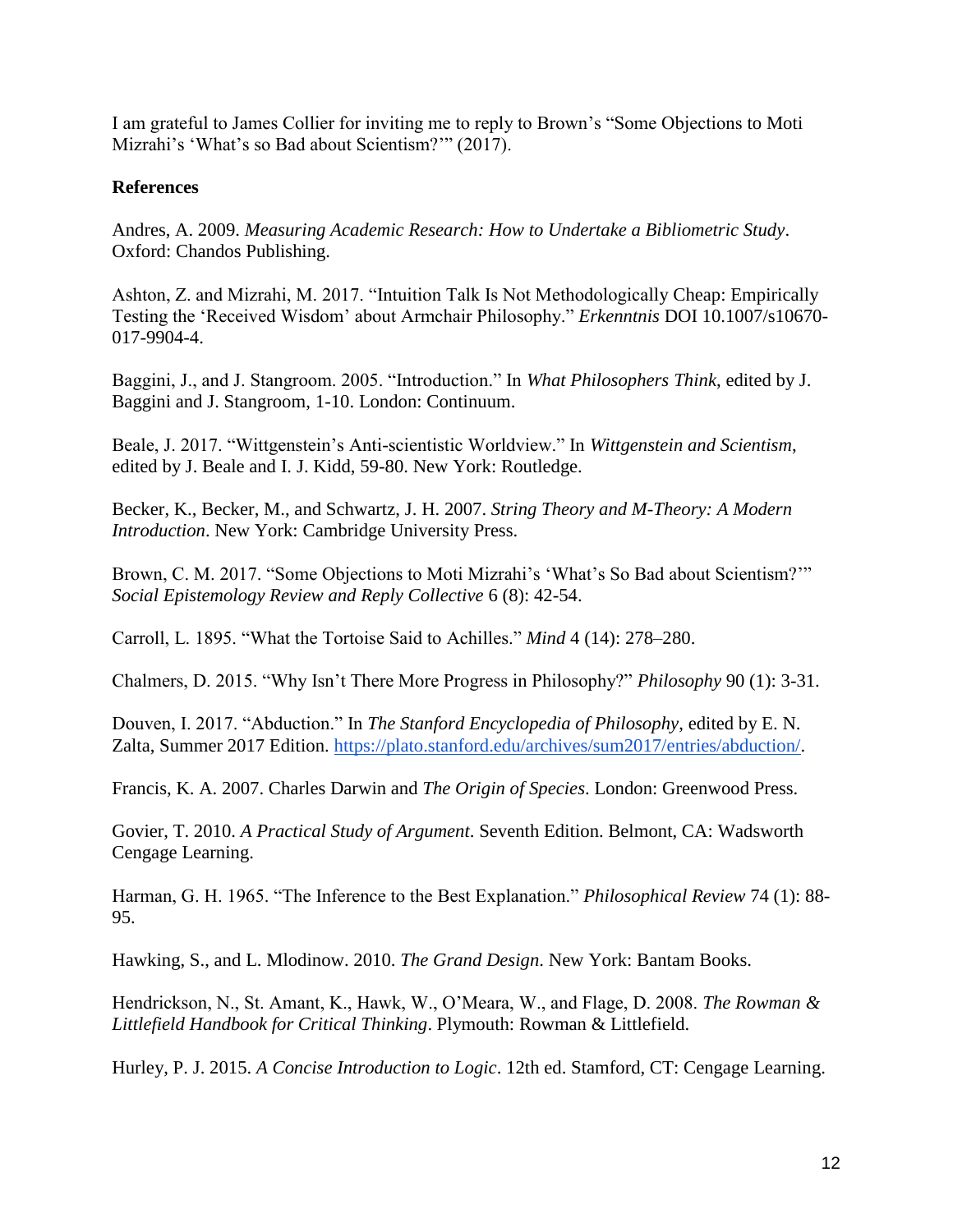Kant, I. 1788/2015. *Critique of Practical Reason*. Translated and edited by Mary Gregor. Cambridge: Cambridge University Press.

Kreuzman, H. 2001. "A Co-Citation Analysis of Representative Authors in Philosophy: Examining the Relationship between Epistemologists and Philosophers of Science." *Scientometrics* 51 (3): 525-539.

Ladyman, J. 2002. *Understanding Philosophy of Science*. New York: Routledge.

Lauer, Q. 1989. *The Nature of Philosophical Inquiry*. Milwaukee, WI: Marquette University Press.

Lycan, W. G. 1994. "Reply to Hilary Kornblith." *Philosophical Studies* 76 (2/3): 259–261.

Macagno, F., and D. Walton. 2014. *Emotive Language in Argumentation*. New York: Cambridge University Press.

Mizrahi, M. 2012. "Why the Ultimate Argument for Scientific Realism Ultimately Fails." *Studies in History and Philosophy of Science Part A* 43 (1): 132-138.

Mizrahi, M. 2013. "Why Hypothetical Syllogism is Invalid for Indicative Conditionals." *Thought: A Journal of Philosophy* 2 (1): 40–43.

Mizrahi, M. 2014. "Does the Method of Cases Rest on a Mistake?" *Review of Philosophy and Psychology* 5 (2): 183-197.

Mizrahi, M. 2016. "Why Be an Intellectually Humble Philosopher?" *Axiomathes* 28 (4): 425- 436.

Mizrahi, M. 2017. "What's So Bad about Scientism?" *Social Epistemology* 31 (4): 351-367.

Morrow, D. R., and Sula, C. A. 2011. "Naturalized Metaphilosophy." *Synthese* 182 (2): 297-313.

Papineau, D. 2017. "Is Philosophy Simply Harder than Science?" *The Times Literary Supplement Online*. June 1, 2017. Accessed August 25, 2017. [https://www.the](https://www.the-tls.co.uk/articles/public/philosophy-simply-harder-science/)[tls.co.uk/articles/public/philosophy-simply-harder-science/.](https://www.the-tls.co.uk/articles/public/philosophy-simply-harder-science/)

Peels, R. 2016. "The Empirical Case Against Introspection." *Philosophical Studies* 173 (9): 2461-2485.

Peels, R. 2017. "Ten Reasons to Embrace Scientism." *Studies in History and Philosophy of Science Part A* 63: 11-21.

Psillos, S. 1999. *Scientific Realism: How Science Tracks Truth*. London: Routledge.